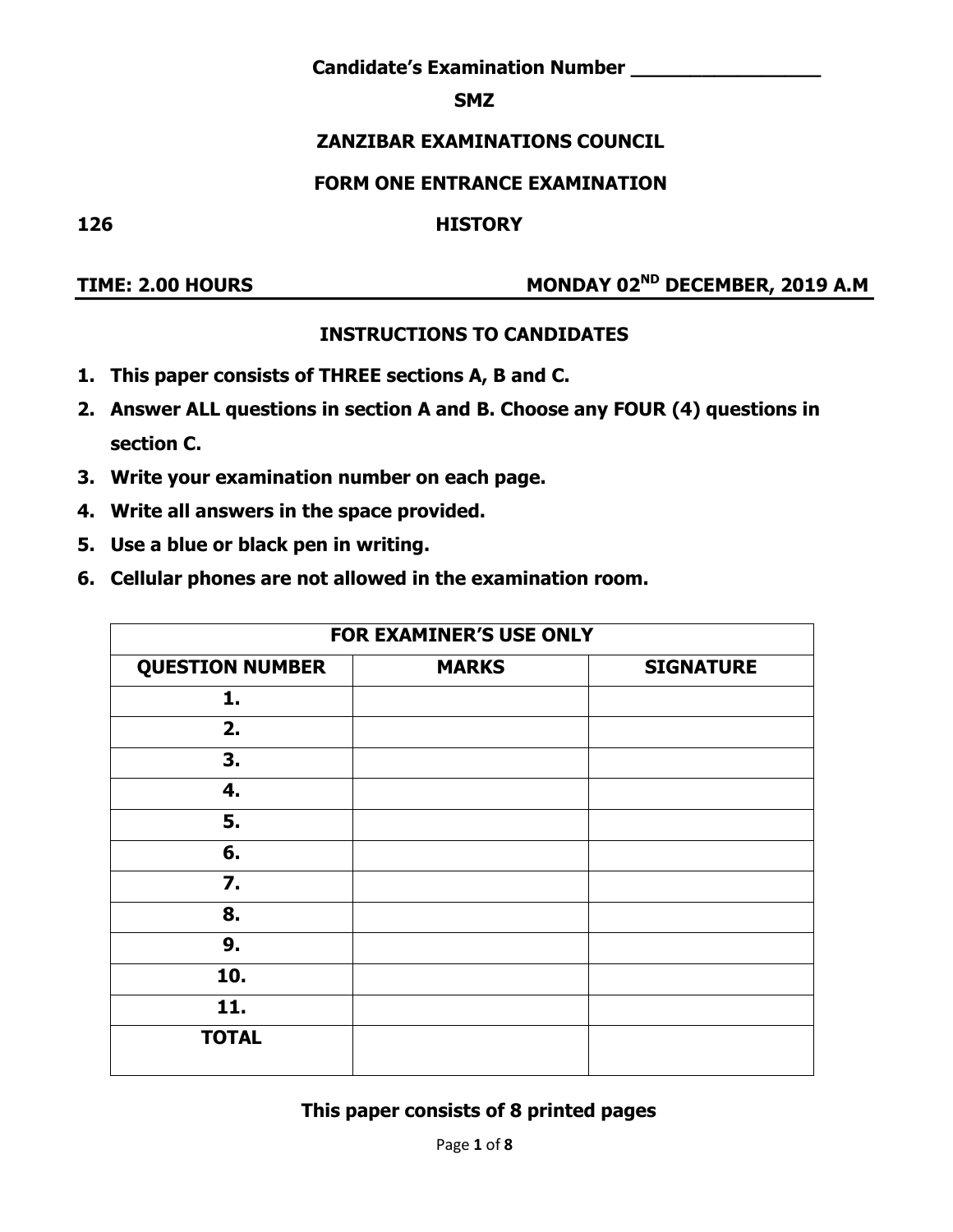#### **Candidate's Examination Number \_\_\_\_\_\_\_\_\_\_\_\_\_\_\_\_**

# **SECTION A: (20 Marks)**

# **Answer ALL questions in this section**

- 1. Choose the most correct answer from the given alternatives and write its letter in the table below.
	- i. The best education service during colonialism was provided to
		- A. African youths B. British youths
		- C. Chief's youths D. Asian youths
	- ii. The African country which attained her independence through discussion only was
		- A. Tanganyika B. Msumbiji
		- C. Ghana D. Zimbabwe
	- iii. The process of obtaining iron from the rocks or soil was done through
		- A. Mould iron and soil
		- B. Smelting rocks and soil by using fire
		- C. Smelting crude iron and soil by using fire
		- D. Mould rocks and soil

iv. Tanganyika societies that practiced communal mode of production were

- A. Ndorobo and Hadimu B. Sandawe and Hadzabe
- C. Hadimu and Hadzabe D. Sandawe and Hadimu
- v. The First World War was fought in
	- A. 1905 1907 B. 1910 1912
	- C. 1914 1918 D. 1918 1919
- vi. The number of European Nations involved in Berlin Conference was
	- A. Thirteen B. Fourteen
	- C. Fifteen D. Sixteen
- vii. Among the effects of European foreigners in Africa was
	- A. The emergence of Christianity B. The emergence of Buddhism
	- C. The emergence Jew D. The spread of Islam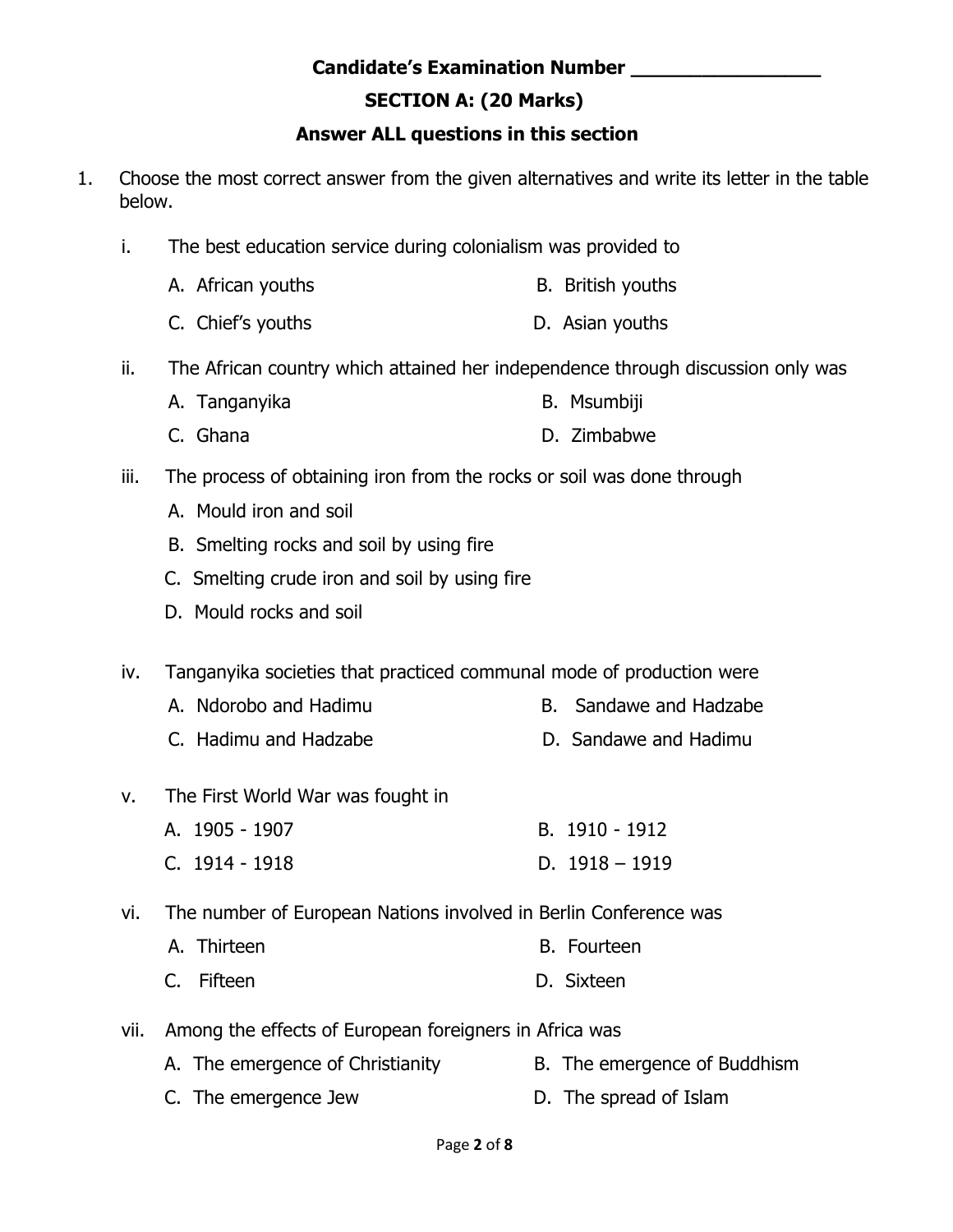- viii. North east monsoon winds blew from North to
	- A. North east B. North west
	- C. South west D. South east
- ix. Before the Zanzibar Revolution of 1964, clove and coconut plantations were bought by
	- A. Arabians **B. Indians**
	- C. Chinese D. British
- x. The importation of commodities from Europe encouraged
	- A. Small scale trade development B. Agricultural development
	- C. Colonial industries development D. Livestock keeping development

#### **ANSWERS**

|  | m | ν. | VI | vii. | viii. | IV<br>Iv. |  |
|--|---|----|----|------|-------|-----------|--|
|  |   |    |    |      |       |           |  |

- 2. Write **True** if the statement is correct or **False** if the statement is incorrect in the space provided.
	- i. Multiparty system in Zimbabwe was prohibited by Colonial Government.
	- ii. British and Sultan were not cooperated on ruling Zanzibar.
	- iii. Africans were given fertile land for agricultural activities during colonialism.
	- iv. German East Africa Company was led by Karl Peters.
	- v. Gold and ivory were imported from Asia.
	- vi. Samora Machel was a trader who reached in Africa.
	- vii. Intermarriage and migration were the reasons for spreading of iron technology in East Africa.
	- viii. Hemed bin Mohamed (Tippu Tipu) involved in minerals trade.
	- ix. European foreigners influenced on the growth of Swahili language in the East African coast.
	- x. One among the benefits of the Union of Zanzibar and Tanganyika is free education. \_\_\_\_\_\_\_\_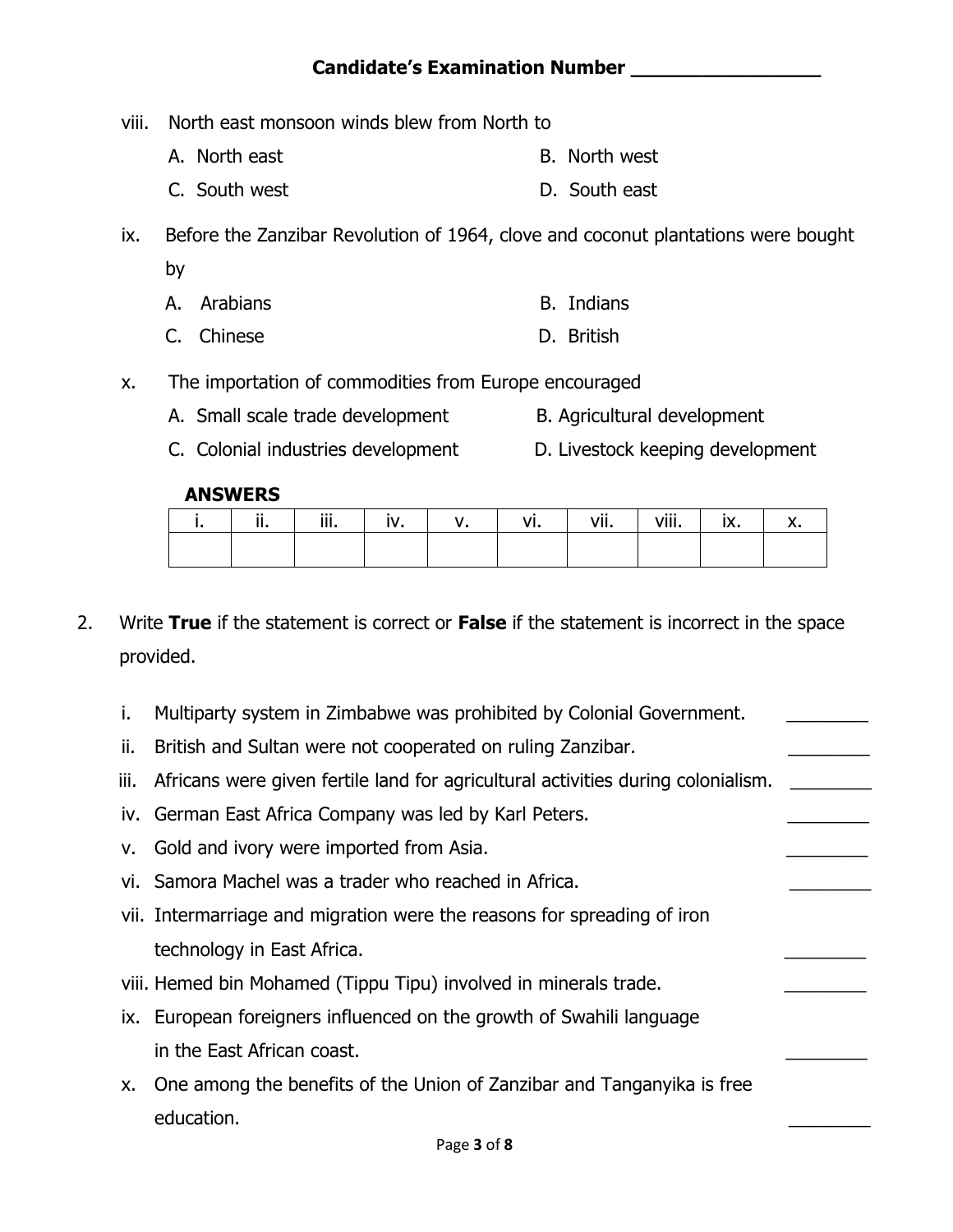# **Candidate's Examination Number \_\_\_\_\_\_\_\_\_\_\_\_\_\_\_\_**

 **SECTION B: (40 Marks)** 

## **Answer ALL questions in this section**

3. Match the years in **List A** with their important events in **List B**. Write the letter of the correct answer in the table below.

| <b>List A</b> | List B                                               |
|---------------|------------------------------------------------------|
| i. 1938       | a. The death of Mwalimu J. K. Nyerere                |
| ii. 1961      | b. Re-introduction of multi-party system in Tanzania |
| iii. 1964     | c. Zimbabwe Independence                             |
| iv. 1980      | d. Majimaji War                                      |
| v. 1992       | e. Basukuma Union                                    |
|               | f. Zanzibar Revolution                               |
|               | g. Abolition of slave trade in Zanzibar              |
|               | h. Tanganyika Independence                           |

#### **ANSWERS**

|  | $\cdots$ |  |
|--|----------|--|
|  |          |  |

- 4. Fill the blanks with the correct word given in the bracket below.
	- a) Kizimkazi mosque was the first one to be built in the \_\_\_\_\_\_\_\_\_\_\_\_\_\_\_\_\_ of Unguja island.
	- b) The \_\_\_\_\_\_\_\_\_\_\_\_\_\_\_\_\_\_\_\_\_\_\_\_ and \_\_\_\_\_\_\_\_\_\_\_\_\_\_\_\_\_\_\_\_\_\_\_\_\_ stadia were

constructed after the Zanzibar Revolution of 1964.

\_\_\_\_\_\_\_\_\_\_\_\_\_\_\_\_\_\_\_\_\_\_\_\_\_\_\_\_\_\_\_\_\_\_\_.

c) The earliest agents of colonialism to reach in Africa were \_\_\_\_\_\_\_\_\_\_\_\_\_\_\_\_\_\_\_\_\_\_\_\_.

- d) Kaole ruins are located in \_\_\_\_\_\_\_\_\_\_\_\_\_\_\_\_\_\_\_\_\_\_\_\_\_\_\_\_\_\_\_\_\_ Tanzania.
- e) The urban or street leader who was accepted by the majority was known as

 **(Gombani, North, Explorers, Bagamoyo, Amani, Jumbe, Missionaries, South)**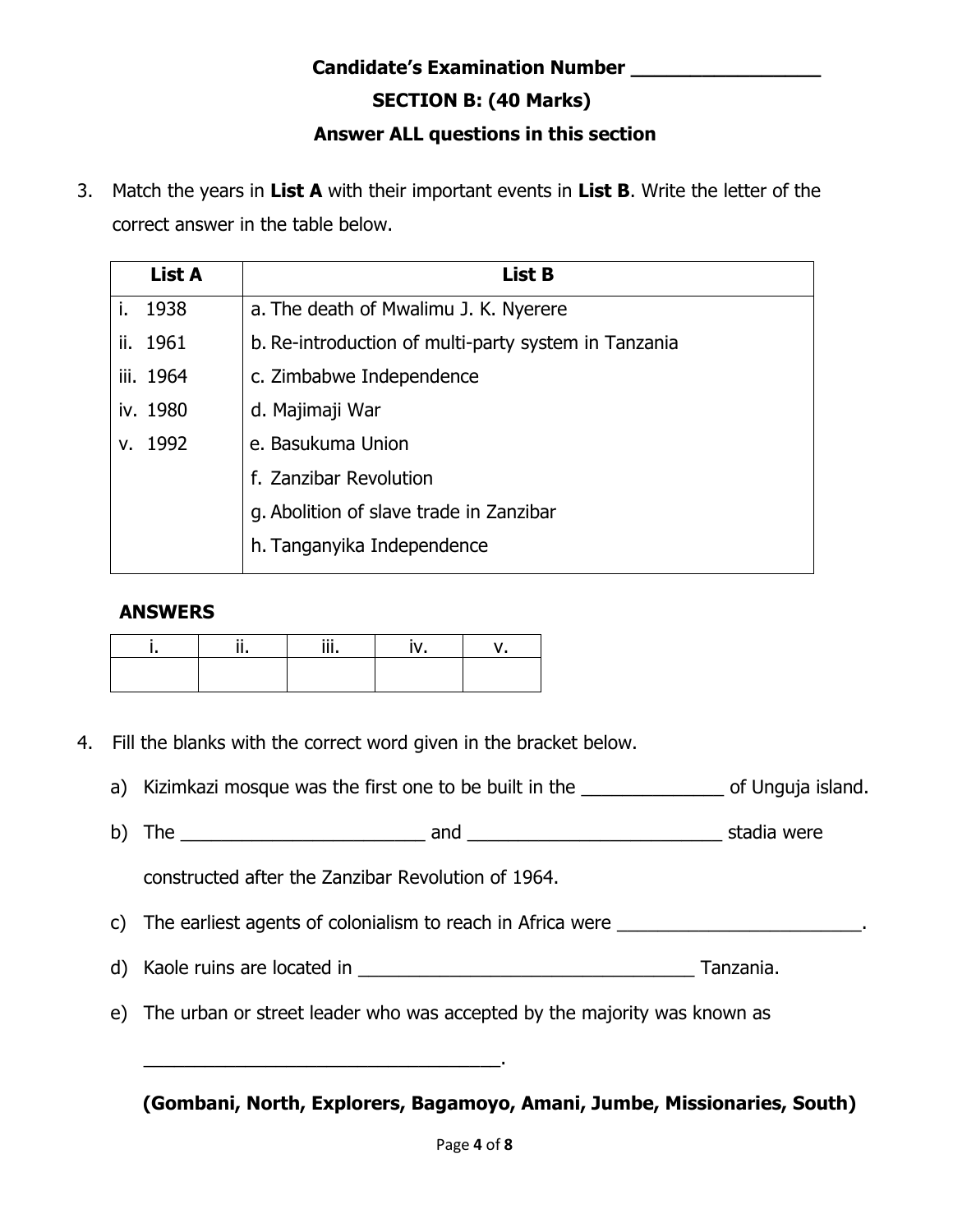5. Answer the following questions in short. Name two (2) areas where slaves from Africa were sent. a)  $\mathbf{i}$  $\mathsf{ii}$ b) Give one (1) difference between colonialism and capitalism. c) List two (2) tribes that joined together with Germany to fight against the Hehe tribe. d) Analyze any two (2) basic criterions on which Tanganyika citizen should have in August 1960 election.  $i)$  $\mathsf{ii)}$   $\qquad \qquad$ e) Write the long forms of the following abbreviations. i) ZRB <u> 1989 - Jan James James James James James James James James James James James James James James James James J</u> ii) TAZARA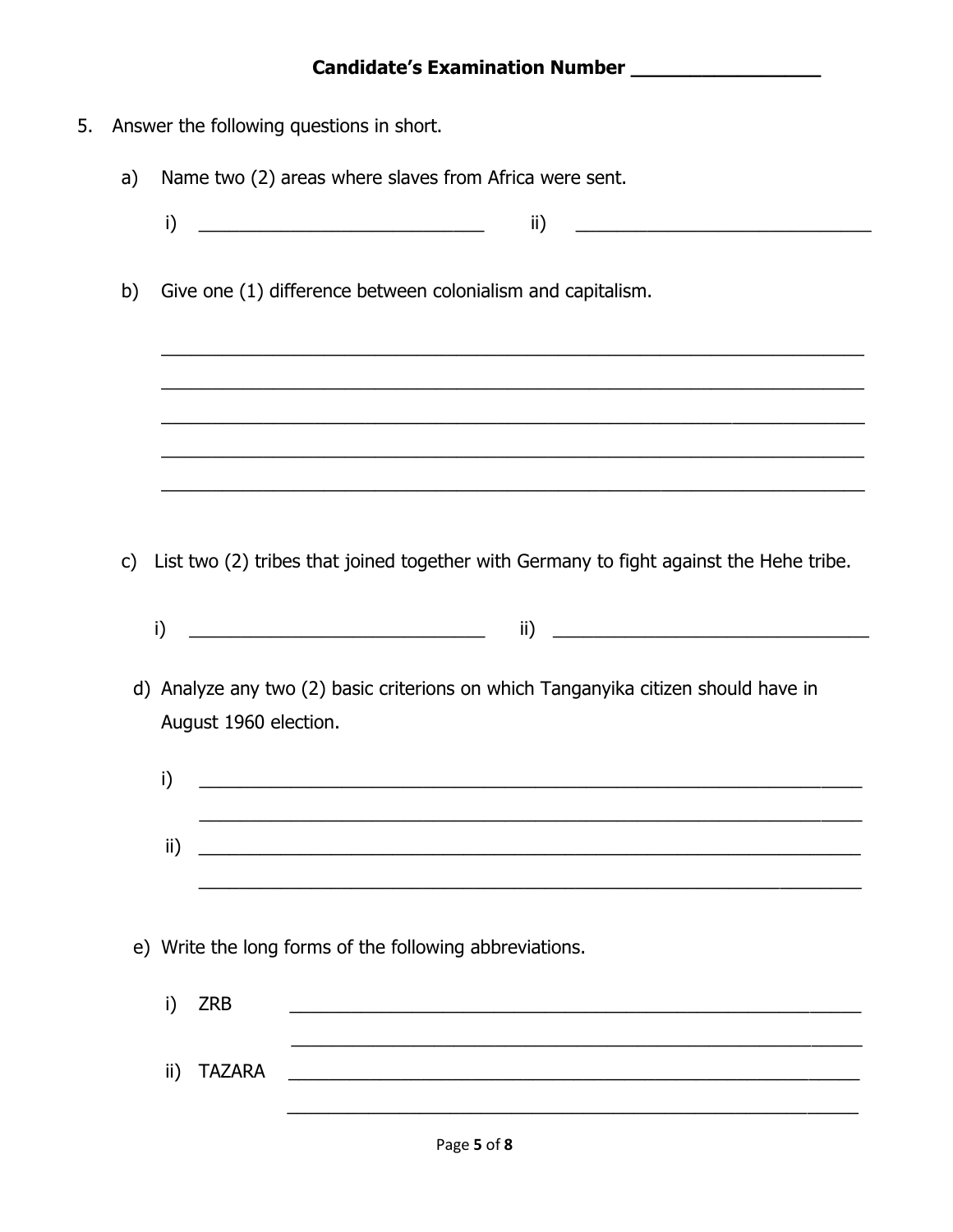#### **Candidate's Examination Number Manufation Candidate's Examination Number**

# **SECTION C: (40 Marks)**

# Answer any FOUR (4) questions in this section

6. List four (4) aims of the early struggle for independence in Tanganyika.

7. Briefly explain four (4) importance of using iron tools during the Iron Age.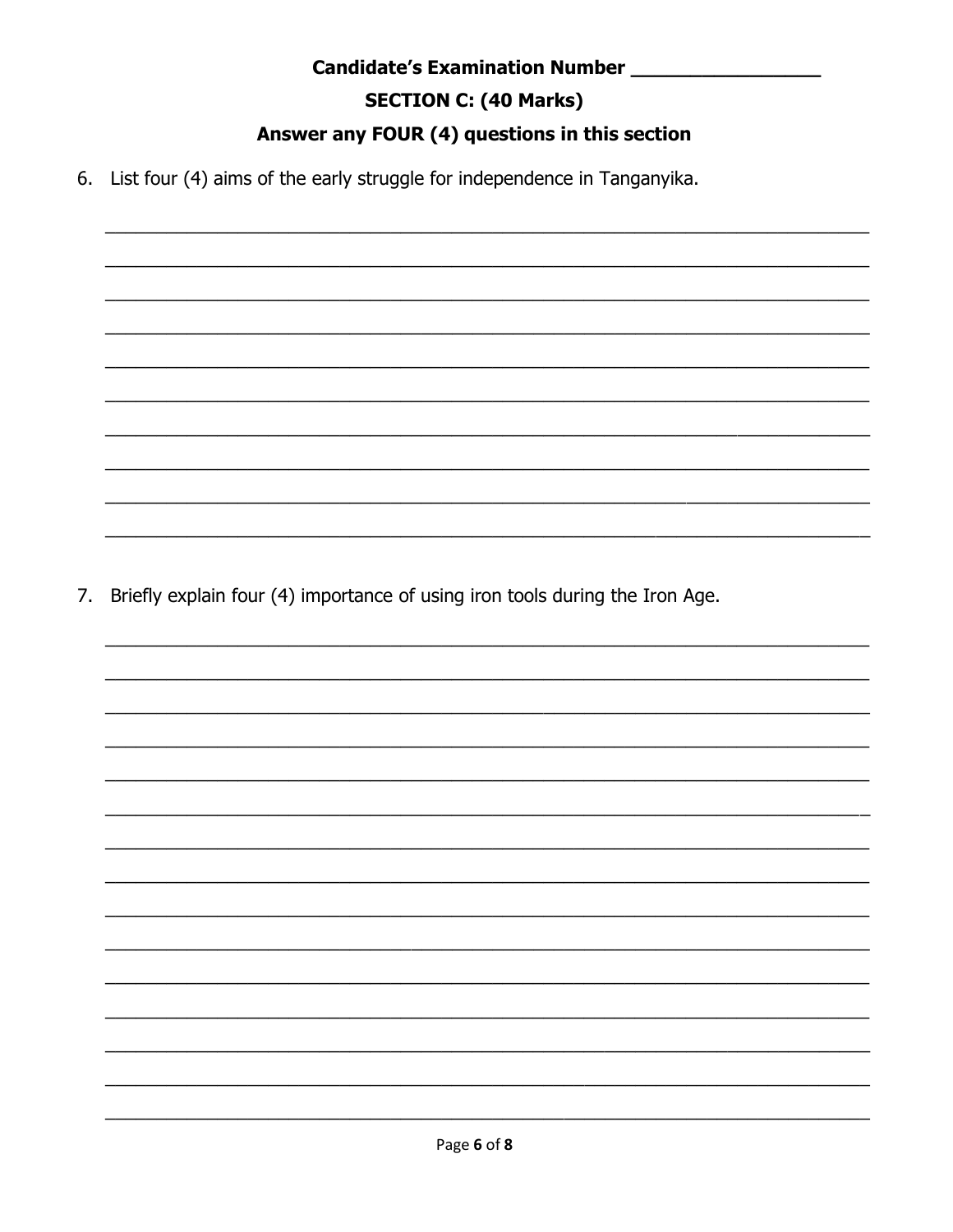# Candidate's Examination Number \_\_\_\_\_\_\_\_\_\_\_\_\_\_\_\_\_\_\_

Identify four (4) changes occurred in health sector in Africa after independence. 8.



9. Outline five (5) positive impacts brought by Asians in Zanzibar.